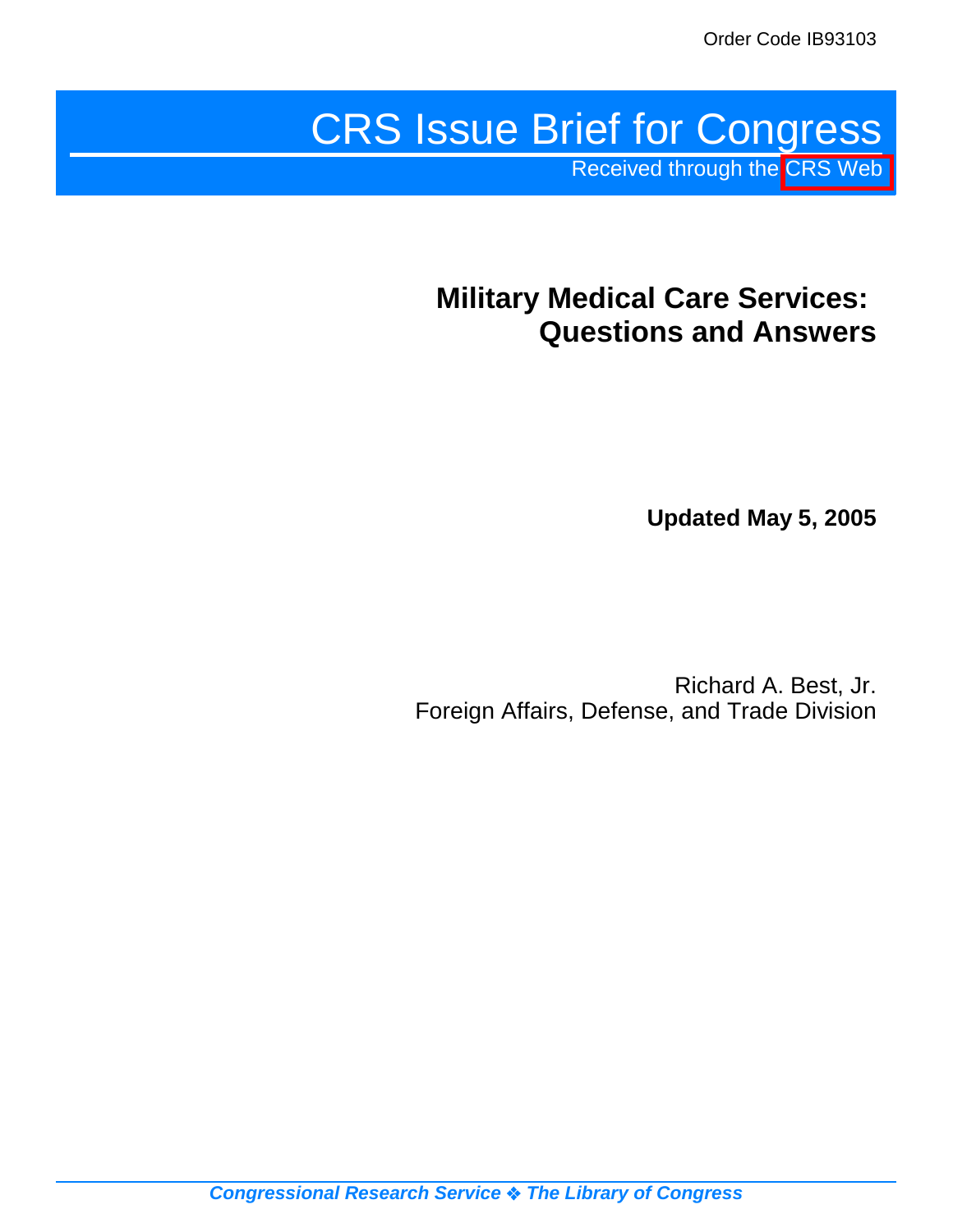# **CONTENTS**

**SUMMARY** 

MOST RECENT DEVELOPMENTS

#### BACKGROUND AND ANALYSIS

Questions and Answers

- 1. What Is the Purpose of the Military Health Services System?
- 2. What Is the Structure of the Military Health Services System?
- 3. How Much Does Military Health Care Cost Beneficiaries?
- 4. In What Ways Has the MHSS Been Changing in Recent Years?
- 5. Who Is Eligible to Receive This Care?
- 6. How Are Priorities for Care in Military Medical Facilities Assigned?
- 7. What Is the Relationship of DOD Health Care to Medicare?
- 8. Have Military Personnel Been Promised Free Medical Care for Life?
- 9. What Actions Are Being Taken to Improve Military Medical Care for Retirees Aged 65 and Over? What is Tricare for Life?
- 10. What Is Medicare Subvention? Should Medicare Reimburse DOD for Care Provided to Medicare-eligible Beneficiaries?
- 11. Should the Federal Employees Health Benefits Program (FEHBP) Be Open to Military Retirees?
- 12. How Are User's Fees and Fee Schedules for Medical Services Assessed?
- 13. What Will Be the Effect of Base Realignment and Closure (BRAC) on Military Medical Care?
- 14. What Is the DOD Pharmacy Benefit?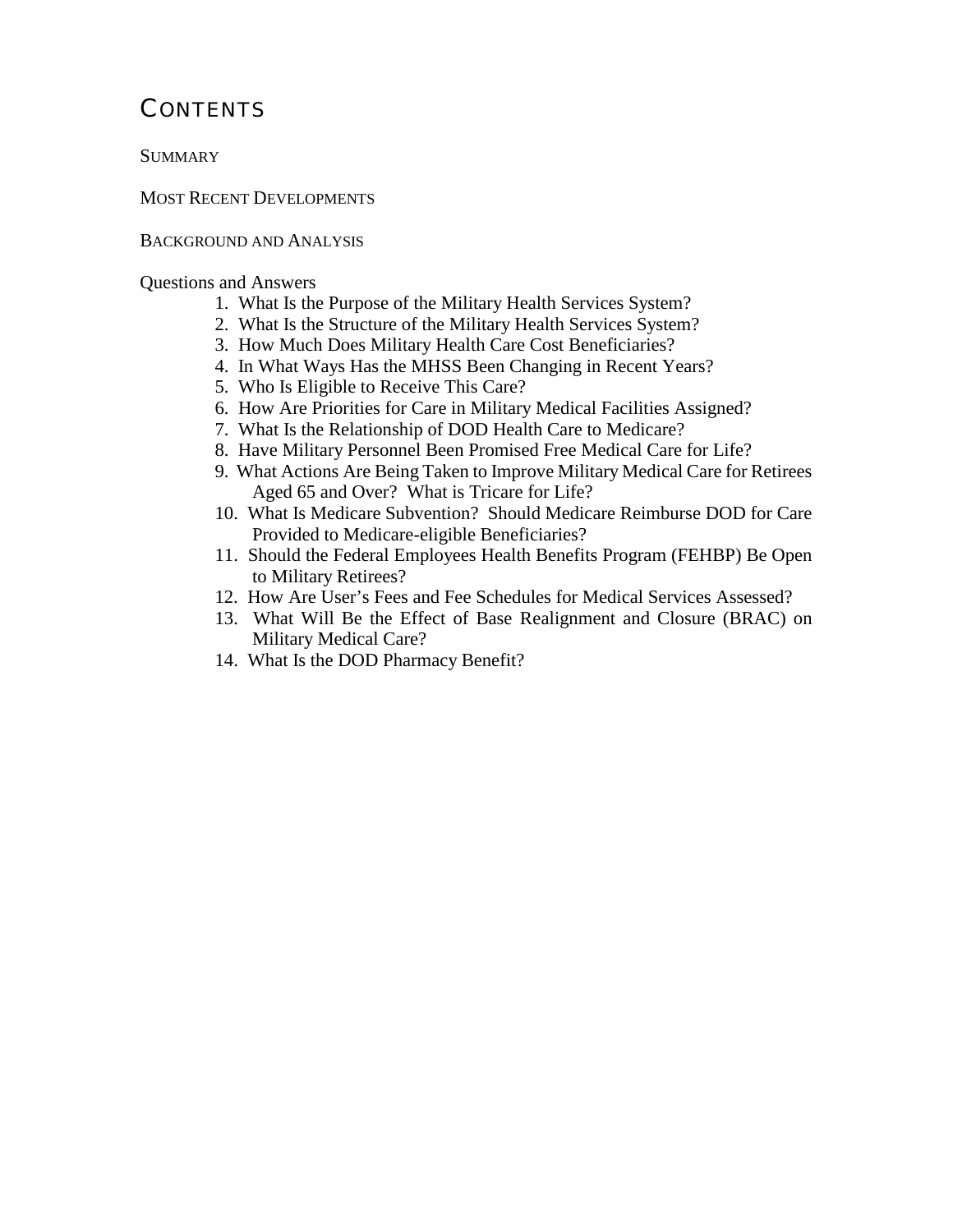# Military Medical Care Services: Questions and Answers

## **SUMMARY**

The primary mission of the Military Health Services System (MHSS), which encompasses the Defense Department's hospitals, clinics, and medical personnel, is to maintain the health of military personnel so they can carry out their military missions, and to be prepared to deliver health care during wartime. The military medical system also provides, where space is available, health care services in Department of Defense (DOD) medical facilities to dependents of active duty service members and to retirees and their dependents.

The Civilian Health and Medical Program of the Uniformed Services (CHAMPUS) was established in 1966 legislation as the military equivalent of a health insurance plan, run by DOD, for active duty dependents, military retirees, and the dependents of retirees, survivors of deceased members, and certain former spouses. CHAMPUS reimburses beneficiaries for portions of the costs of health care received from civilian providers.

As a follow-on to CHAMPUS, DOD established **Tricare** to coordinate the efforts of the services' medical facilities. Tricare also provides beneficiaries with the opportunity to receive their care through a DOD-managed health maintenance organization, a preferred provider organization, or to continue to use regular CHAMPUS (now known as Tricare Standard).

The MHSS currently includes some 75

hospitals and 461 clinics serving an eligible population of 8.9 million. It operates worldwide and employs some 39,000 civilians and 92,000 active duty military personnel. Calculating the total cost of military medical spending is complicated by the different categories of funds involved; DOD statistics on total medical spending indicate a growth from \$17.5 billion in FY2000 to an estimated \$36 billion in FY2005 (the latter figure includes an accrual fund for future retirees).

Although CHAMPUS was intended to provide retirees with health care benefits from the time of their retirement, usually in their mid-40s, the FY2001 Defense Authorization Act provided that Tricare serve as a second payer to Medicare for retirees and their spouses and survivors beginning in FY2002. The act also extended a pharmacy benefit to Medicare-eligible beneficiaries. This program is known as Tricare for Life (TFL).

Some retirees groups advocate opening the Federal Employees Health Benefits Program (FEHBP) to military retirees, but an FEHBP demonstration project did not prove very popular among beneficiaries.

Military health care issues are addressed in annual Defense authorization and appropriations bills; for additional details and the status of current legislation, see CRS Report RL32305, *Authorization and Appropriations for FY2005: Defense.*

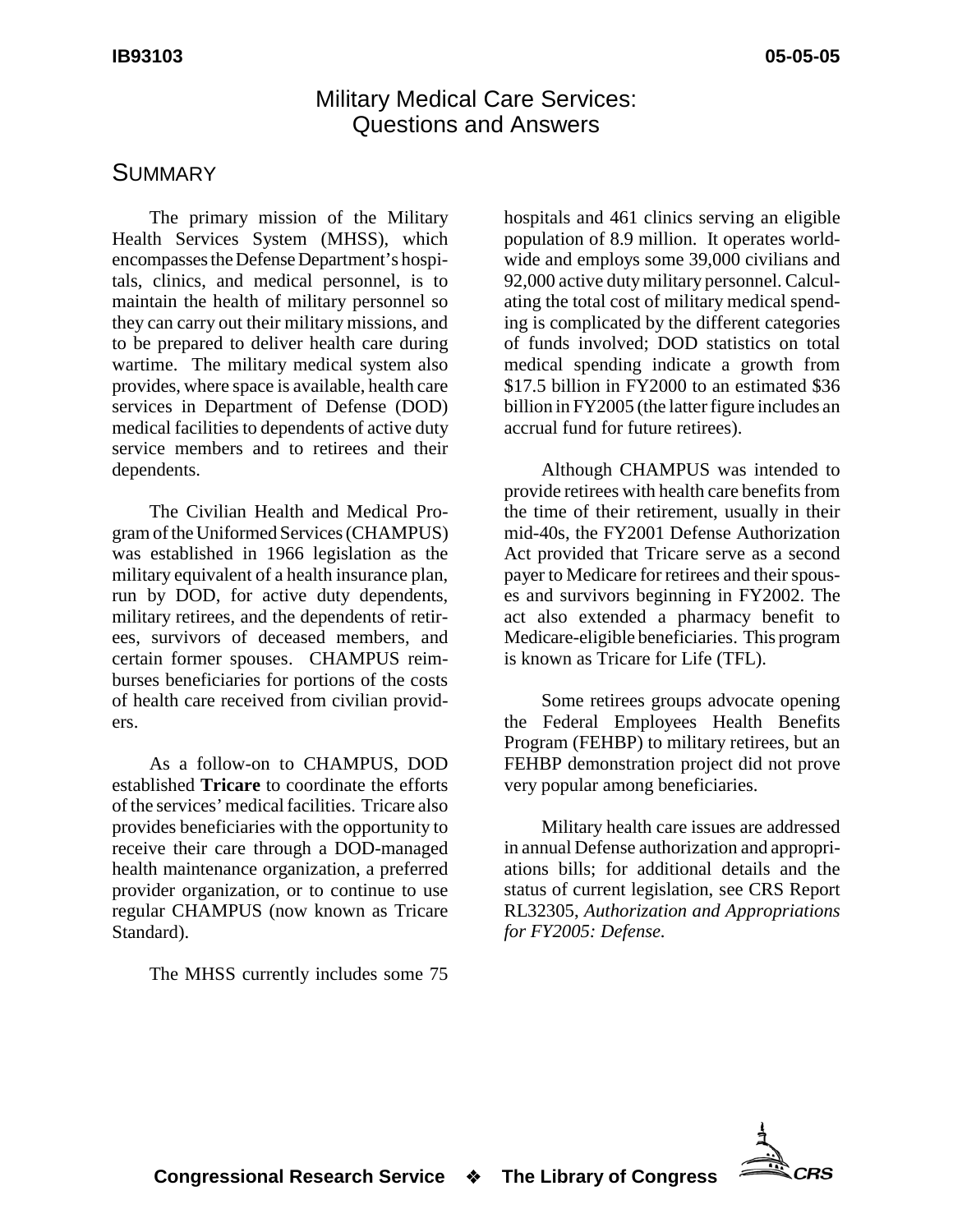## MOST RECENT DEVELOPMENTS

On April 21, 2005, senior Defense Department officials testified that total FY2005 military health spending will reach \$36 billion and is likely to exceed \$50 billion within five years. It was noted that, if current trends continue, 75-80 percent of that spending will be for individuals no longer on active duty or their family members. DOD's total pharmacy program has increased 500 percent since 2001 and now stands at \$5 billion annually.

In March 2005, the Defense Department announced regulations regarding a new benefit for reservists, known as Tricare Reserve Select (TRS). Reservists who have served at least 90 days on active duty, and agree to continue in the reserves, are eligible to purchase TRS coverage. Monthly premiums are set at \$75.00 for individual beneficiaries and \$233.00 for beneficiaries and their families.

## BACKGROUND AND ANALYSIS

Although the Military Health Services System (MHSS) is primarily designed to provide medical services to active duty service members, it is also a major source of medical care, in both military and civilian facilities, to the dependents of active duty personnel, military retirees, and retirees' dependents. Since 1967, civilian care to millions of dependents and retirees (and retirees' dependents) has been provided through the Civilian Health and Medical Program of the Uniformed Services (CHAMPUS) although beneficiaries are responsible for certain co-payments. Since 1995, the Department of Defense (DOD) has sought to coordinate the medical care efforts of the Army, Navy, and Air Force, and to institute managed care principles in a program known as Tricare. Tricare provides beneficiaries with the opportunity of choosing a health maintenance organization option, a preferred provider option, or a fee-for-service option.

The implementation of Tricare and other efforts to manage DOD health care more efficiently as well as downsize the MHSS as part of the overall post-cold war reductions of the entire Defense Department, meant that less care was available to non-active duty beneficiaries, especially to those aged 65 and over. Informed, articulate, and well-organized, this population sought authorization to obtain health care benefits after they became eligible for Medicare. The Defense Authorization Act for FY2001 (P.L. 106-259) provided for both a pharmacy benefit and access to Tricare for those who became Medicare-eligible at age 65.

This issue brief attempts to answer basic questions about the MHSS, its beneficiary population, the medical services it provides, its costs, and major changes that are underway or have been proposed. Citations are made to more detailed CRS studies where appropriate. The General Accountability Office (GAO) and the Congressional Budget Office (CBO) have also published important studies. In addition, the Office of the Assistant Secretary of Defense for Health Affairs Home Page may be of interest [http://www.tricare.osd.mil/].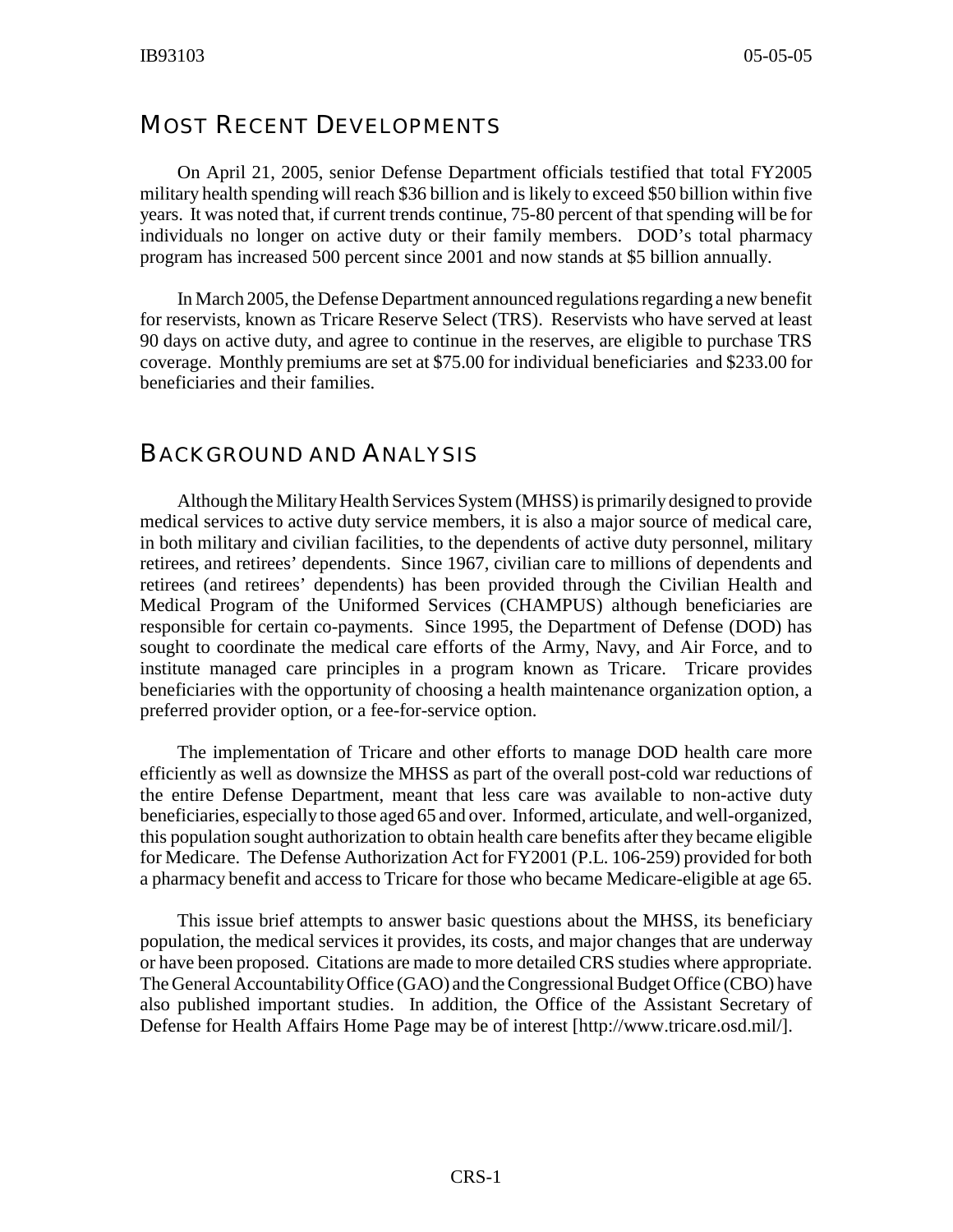# **Questions and Answers**

#### **1. What Is the Purpose of the Military Health Services System?**

The MHSS provides medical care to active duty military personnel, eligible military retirees, and eligible dependents of both groups. The primary mission of the medical services system is to maintain the health of military personnel, so they can carry out their military missions, and to be prepared to deliver health care required during wartime. Often described as the medical readiness mission, this effort involves medical testing and screening of recruits, emergency medical treatment of servicemen and women involved in hostilities, and the maintenance of physical standards of those in the armed services.

In support of those in uniform, the military medical system also provides, where space is available, health care services to dependents of active duty service members. Space available care is also provided to retirees and their dependents. Some former spouses are also included. Since 1966 civilian medical care for dependents of active duty personnel, and for retirees and their dependents who are under age 65 has been available (with certain limitations and co-payments) through the Civilian Health and Medical Program of the Uniformed Services (CHAMPUS). Since October 2001 Tricare benefits have been available to retirees and their dependents aged 65 and over.

#### **2. What Is the Structure of the Military Health Services System?**

Under the Secretary of Defense, the MHSS is headed by the Assistant Secretary of Defense for Health Affairs (ASD/HA). An October 1991 reorganization strengthened the role of the ASD/HA by giving the incumbent planning, programming, and budgeting responsibilities for the MHSS, including facilities operated by the Army, Navy (which also provides health care services to the Marine Corps), and Air Force. The Surgeons General of the Army, Navy and Air Force retain considerable responsibility for managing military medical facilities and personnel.

The MHSS currently includes 75 hospitals and 461 clinics operating worldwide, and employs more than 39,000 civilians and 92,000 active duty military personnel. Direct care costs include the provision of medical care directly to beneficiaries, the administrative requirements of a large medical establishment, and maintaining a capability to provide medical care to combat forces in case of hostilities. Civilian providers under contract to the Department of Defense (DOD) have constituted a major portion of the MHSS in recent years.

Although the number of active duty personnel in DOD is not projected to increase over the next few years, costs associated with the MHSS are not expected to follow suit. This results from general inflation in the cost of health care and an increasing percentage of care being provided to retirees and their dependents. (In 1950 retirees made up 8% of those eligible for military health care; by 1997 it was over 50%.) Reductions in direct care can actually lead to growth in overall DOD health spending because beneficiaries whose access to military medical facilities is removed through base closures may turn to more costly care from civilian providers, for which they can seek reimbursement from DOD.

Each year the Office of the Secretary of Defense (OSD) forwards a budget request to Congress for the Defense Health Program (DHP), which includes monies needed for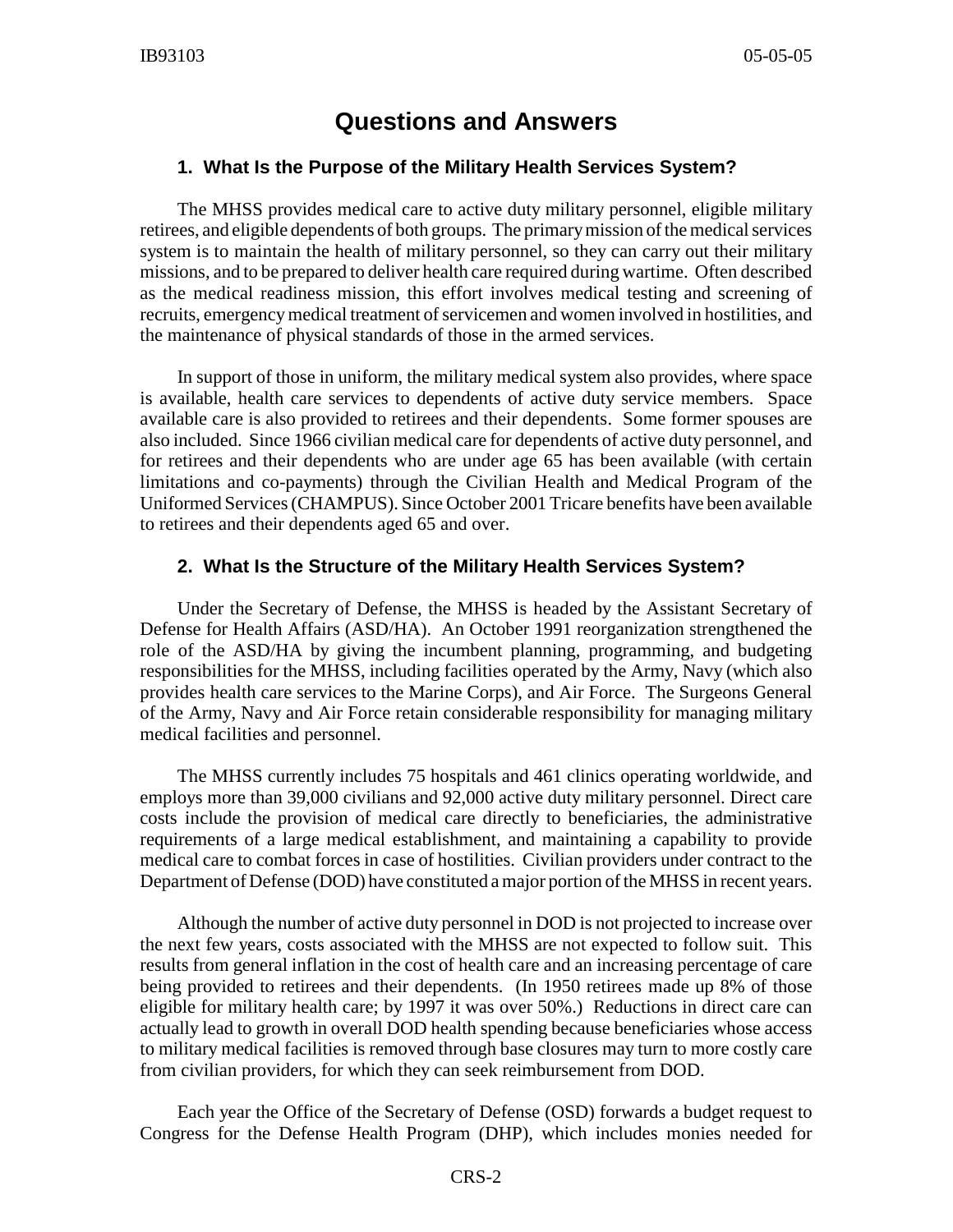procuring equipment for the MHSS, operation and maintenance, and care for civilian beneficiaries. Funding for the compensation of military personnel assigned to the MHSS is contained in the Military Personnel appropriation accounts of the individual military departments. Additional requests are made in procurement and military construction accounts.

#### **3. How Much Does Military Health Care Cost Beneficiaries?**

Active duty service members receive covered medical care in military facilities without additional costs, other than small *per diem* charges. Other beneficiaries pay differing amounts depending on their status and where they receive care. If care can be obtained at military facilities, there is no charge for medical services, and only small daily charges for hospital stays.

Tricare costs vary by the option selected. Active duty personnel are automatically enrolled in Tricare Prime without any premiums; their dependents may join, also without premiums. Retirees (under age 65) must pay \$230 (individual) or \$460 (family) each year in enrollment fees. There have been small fees required for visits to civilian care providers who are part of the Tricare network, but DOD proposes that they be eliminated.

Tricare Standard or CHAMPUS has a more complicated cost structure. There are no premiums or enrollment fees. At present, for outpatient care in civilian hospitals and clinics, there is a yearly deductible of \$150.00 for one person and \$300.00 for a family (with lower fees for the most junior enlisted personnel). After the yearly deductible is met, dependents of active duty personnel pay 20% of CHAMPUS-approved care; all others pay 25%. For inpatient care, there is no deductible for CHAMPUS-approved care, but families of active duty service members pay a small *per diem*. Other CHAMPUS beneficiaries will pay the lesser of 25% of the billed charges or a fixed daily amount (\$512. in FY2005) of care covered by CHAMPUS. In addition, there is a "cap" on annual care; active duty families are reimbursed for allowable expenses over \$1,000 and other CHAMPUS families are reimbursed for allowable expenses over \$3,000. These figures are generalized; there are a number of important exceptions that are explained in the CHAMPUS Handbook and in the underlying Federal Regulations (32 CFR 199). The Handbook urges beneficiaries to check with their Health Benefits Advisors before seeking care.

Tricare Extra, the preferred provider option, has a cost structure similar to CHAMPUS except that beneficiaries who use health care providers in the Extra network pay 5% less than they would if using non-network providers. Inpatient care costs \$13.90 per day for active duty dependents and \$512. per day (or 25% of daily hospital costs, whichever is less) for retirees and their dependents. Care may still be obtained from military facilities if space is available.

#### **4. In What Ways Has the MHSS Been Changing in Recent Years?**

During the Cold War, the MHSS was designed to support a full-scale, extremely violent war with the Soviet Union and its allies in Europe. High casualties were anticipated along with a need for in-theater medical treatment facilities. The collapse of the Soviet Union and the end of the Warsaw Pact led to a major reassessment of U.S. defense policy. In the future, defense planners believe, the most likely conflicts will be of limited duration and involve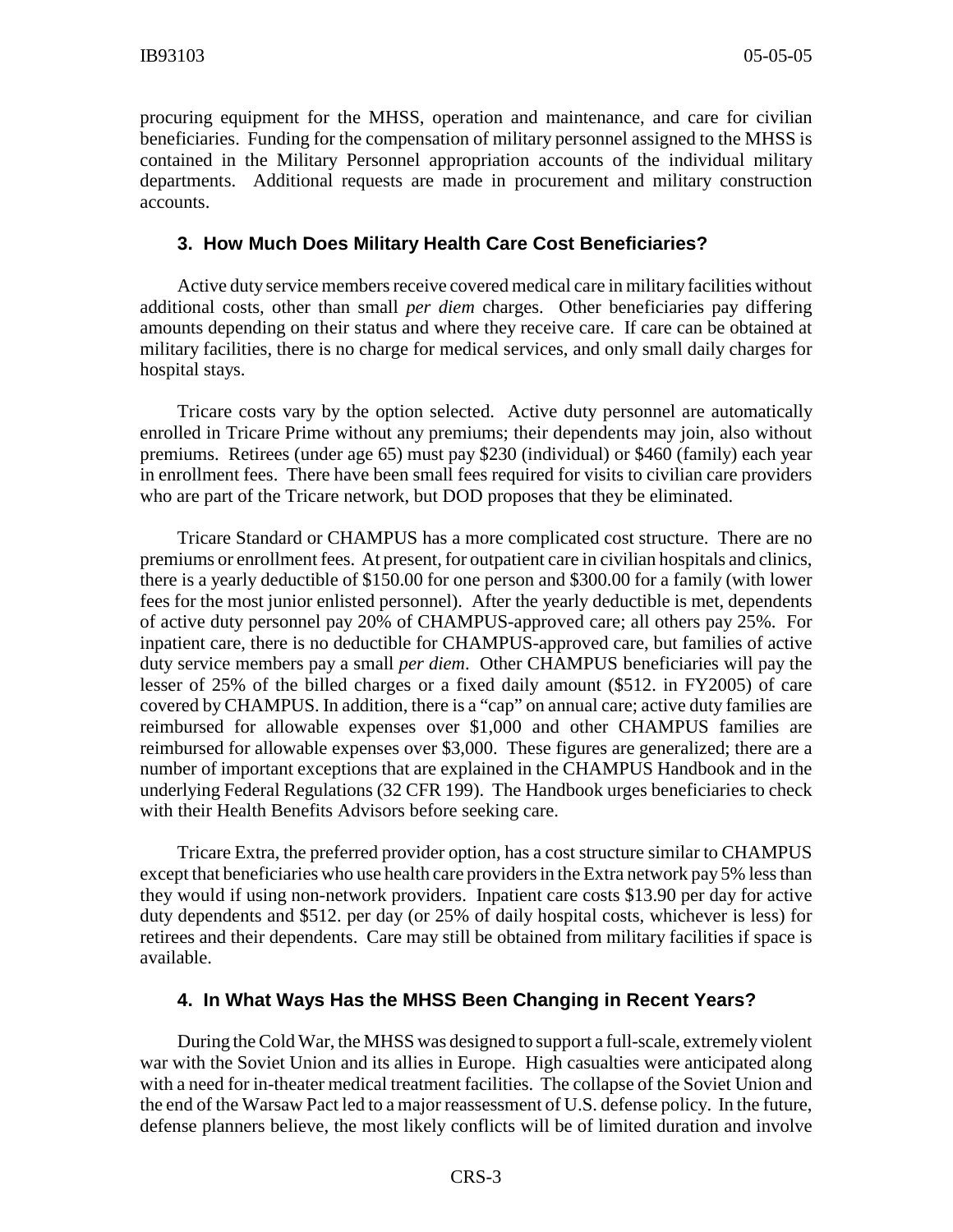smaller numbers of troops. The overall size of the active duty force has been reduced by one-third since the mid-1980s. Planners expect that casualties can be treated locally (with greater reliance on telemedicine) or, if necessary, evacuated to military medical facilities in the continental United States (CONUS). This strategic planning, along with associated military personnel reductions, requires a smaller MHSS, fewer military medical personnel, and the closure of a number of hospitals and clinics. In recent years. the number of military medical personnel has declined by 15% and the number of military hospital has been reduced by one-third. (For background, see Department of Defense, Medical Readiness Strategic Plan, 1995-2001, March 30, 1995.)

On the other hand, the number of potential beneficiaries of military medical care who are over age 65 has grown in absolute terms to 1.2 million, and now represents about one-half of the beneficiary population. This number is expected to grow until 2009. Most retirees become eligible for Medicare when they reach age 65 although some disabled retirees become eligible for Medicare earlier. In 1991 Congress acted (in P.L. 102-190) to reestablish CHAMPUS eligibility for persons under age 65 who become eligible for Medicare, Part A because of disability. Such persons are, however, required to enroll in Medicare Part B (and pay premiums) to be eligible for CHAMPUS/Tricare.

In addition to revisions in military planning, nation-wide changes in the practice of medicine have also affected the MHSS. In particular, managed care initiatives and capitated budgeting that are widely adopted in the civilian community are being implemented in DOD's Tricare program. Tricare is also designed to coordinate medical care efforts of the three military departments in some 12 geographical regions, each under a single military commander known as a lead agent. The lead agents are responsible for managing care provided by all military medical facilities in their respective regions, and for contracting for additional care from civilian providers. These competitively-bid, region-wide contracts represent a significant change in delivery of defense health care and will, it is anticipated, result in cost savings. Each region will have a capitated budget based on the total number of beneficiaries in the region. Detailed regulations governing Tricare were made effective on November 1, 1995 (32 CFR 199). Although care continues to be centered around military medical facilities, heavy reliance is placed on civilian contractors managed by the lead agent where necessary.

The centerpiece of Tricare is the Tricare Prime option, a DOD version of a health maintenance organization (HMO) that the beneficiary joins, and which provides essentially all of his or her medical care. Care is provided through DOD medical personnel, hospitals, and clinics, as well as affiliated civilian physicians, hospitals, and other providers. Costs are contained through administrative controls and treatment protocols. In civilian practice, HMOs have been credited with some success in reducing costs, although opponents of these systems complain about restrictions on provider choice and incentives that may be created to constrain the delivery of services.

CHAMPUS/Tricare Standard has been the military equivalent of a health insurance plan, run by DOD, for active duty dependents, military retirees, and the dependents of retirees, survivors of deceased members, and certain former spouses (for more information on those benefits available to former spouses, see CRS Report RL31663, *Military Benefits for Former Spouses: Legislation and Policy Issues*, by David F. Burrelli). Unlike private insurance plans, CHAMPUS/Tricare Standard does not require premiums. If care at a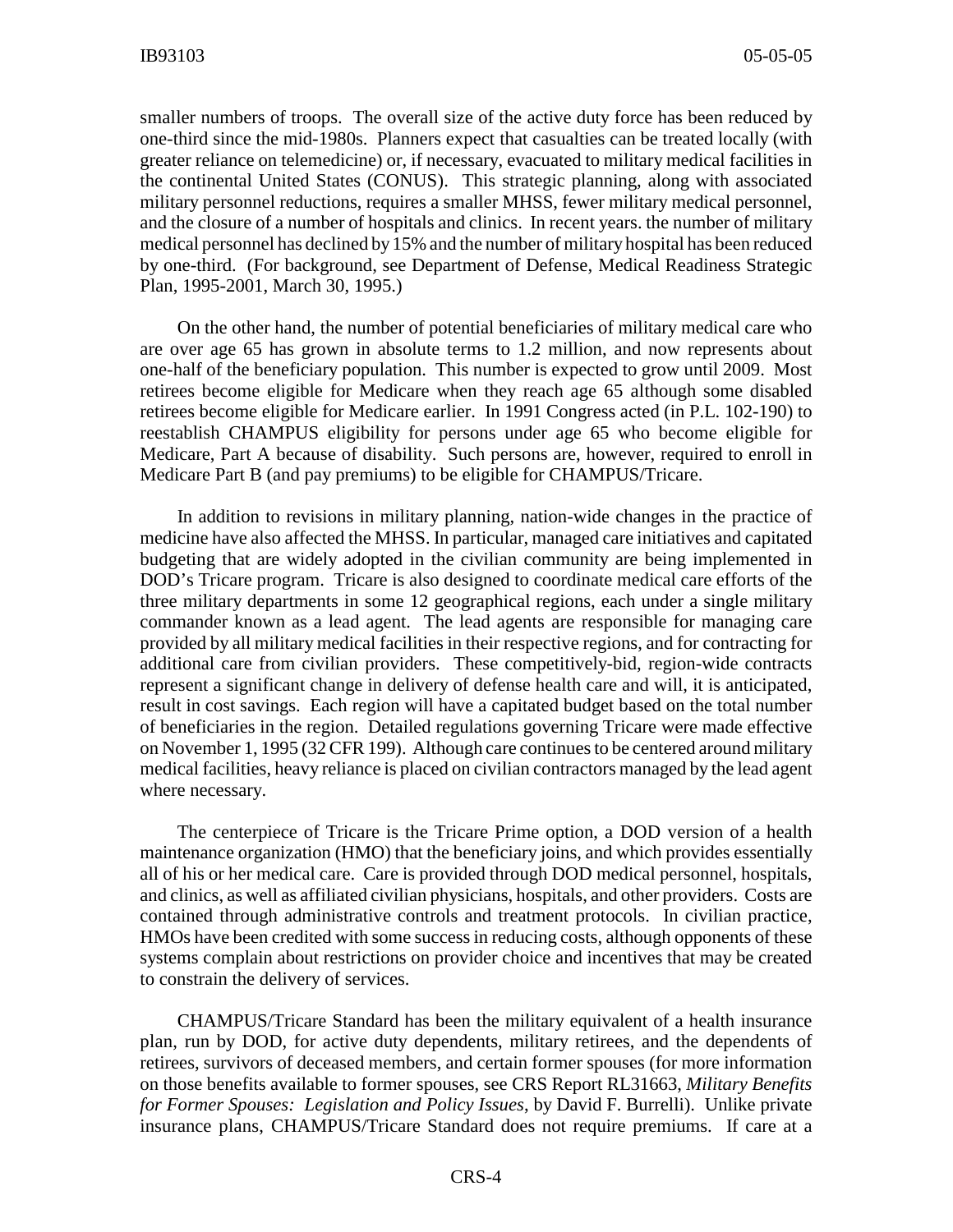military facility cannot be provided (due to space limitations, limitations on the types of services that a facility is capable of providing, or due to the fact that a beneficiary may not live close enough to a military facility to make such travel reasonable), CHAMPUS/Tricare Standard will share responsibility with the beneficiary for the payment of care received from non-military health care providers, subject to regulations. If beneficiaries need inpatient care or certain types of outpatient care and live within a catchment area, i.e., a geographical area surrounding a military hospital, they must seek care first at that military medical facility and receive a document (known as a non-availability statement (NAS)) stating that the needed care was not available at that military facility, before CHAMPUS/Tricare Standard will pay a share of their care at a non-military facility. Certain types of care, such as most dentistry and chiropractic services, are excluded.

In addition to CHAMPUS/Tricare Standard and Tricare Prime there is a preferred-provider option, Tricare Extra. In Tricare Extra beneficiaries do not enroll or pay annual premiums but use physicians and specialists in the Tricare network and are charged 5% less for medical services.

Many of the changes made in the past decade have been intended to improve medical care available to the active duty population, but they have also resulted in less medical care available in military facilities for retired personnel and their dependents. The introduction of Tricare for Life in FY2002 provided coverage for retired beneficiaries, but most of their care will undoubtedly be obtained from civilian providers reimbursed by Medicare and Tricare.

#### **5. Who Is Eligible to Receive This Care?**

Current law provides that active duty personnel are entitled to receive health care at military medical facilities. In addition, active duty dependents, military retirees and their dependents, and survivors of deceased members are eligible to receive health care at military medical facilities when space and professional services are available. Also eligible to receive care for a fixed fee in these facilities are certain government officials (including the President and Members of Congress) and certain foreign military personnel on active duty in the U.S. Reserve Component personnel and their dependents are also entitled to care in military medical facilities and participation in Tricare under certain conditions that were extended in March 2003 to accommodate reservists called up for more than 30 days. Provisions of the Iraq Supplemental (P.L. 108-106) and FY2004 defense authorization legislation (P.L. 108- 136) permit non-activated Reservists and National Guardsmen who are eligible for unemployment or who have no access to an employer-sponsored health benefits plan to enroll in Tricare at fees somewhat higher than those prevailing for active duty personnel (although necessary regulations have not yet been published by the Defense Department).

Since 1967 DOD has funded, under the Civilian Health and Medical Program of the Uniformed Services (CHAMPUS), care by civilian providers to dependents, retirees, and dependents of retirees who are under age 65 and unable to obtain access in a military health facility. After 1991 DOD began, with congressional support, moving towards managed care arrangements under the Tricare program that include greater use of civilian health care providers even for active duty personnel. CHAMPUS will continue but will be known as the Tricare Standard option.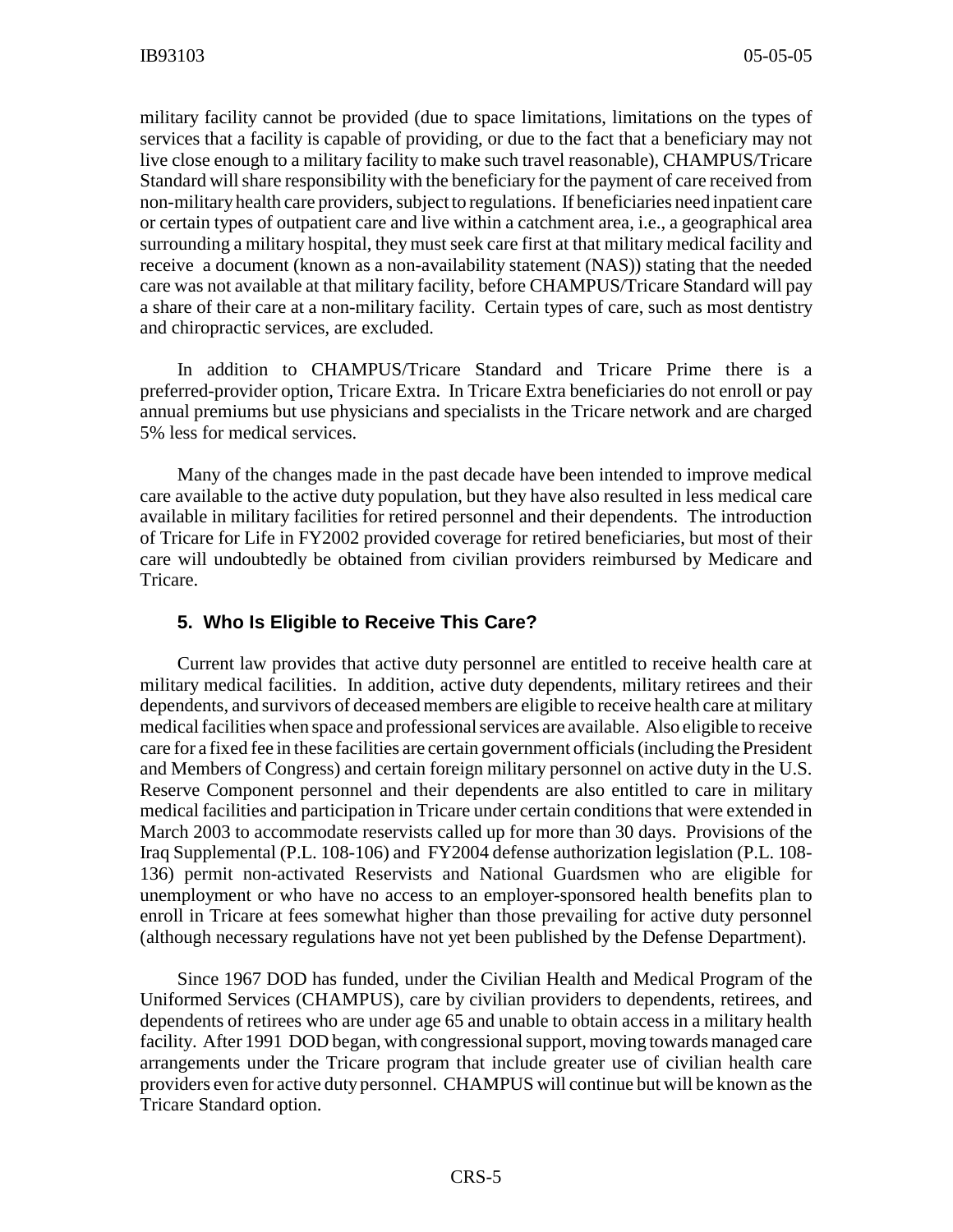#### **6. How Are Priorities for Care in Military Medical Facilities Assigned?**

Active duty personnel, military retirees, and their respective dependents are not afforded equal access to care in military medical facilities. Active duty personnel are entitled to health care in a military medical facility (10 USC 1074).

According to 10 U.S.C. 1076, dependents of active duty personnel are "entitled, upon request, to medical and dental care" on a space-available basis at a military medical facility. Title 10 U.S.C. 1074 states that "a member or former member of the uniformed services who is entitled to retired or retainer pay ... may, upon request, be given medical and dental care in any facility of the uniformed service" on a space-available basis.

This language entitles active duty dependents to medical and dental care subject to space-available limitations. No such entitlement or "right" is provided to retirees or their dependents. Instead, retirees and their dependents may be given medical and dental care, subject to the same space-available limitations. This language gives active duty personnel and their dependents priority in receiving medical and dental care at any facility of the uniformed services over military members entitled to receive retired pay and their dependents. The policy of providing active duty dependents priority over retirees in the receipt of medical and dental care in any facility of the uniformed services has existed in law since at least September 2, 1958 (P.L. 85-861).

Since the establishment of Tricare and pursuant to the Defense Authorization Act of FY1996 (P.L. 104-106), DOD has established the following basic priorities (with certain special provisions):

Priority 1: Active-duty service members; Priority 2: Active-duty family members who are enrolled in Tricare Prime; Priority 3: Retirees, their family members and survivors who are enrolled in Tricare Prime; Priority 4: Active-duty family members who are not enrolled in Tricare Prime; Priority 5: All other eligible persons.

The priority is given to active duty dependents to help them obtain care easily, and thus make it possible for active duty members to perform their military service without worrying about health care for their dependents. This is particularly important for active duty personnel who may be assigned overseas or aboard ship and separated from their dependents. As retirees are not subject to such imposed separations, they are considered to be in a better position to see that their dependents receive care, if care cannot be provided in a military facility. Thus, the role of health care delivery recognizes the unique needs of the military mission. The role of health care in the military is qualitatively different, and, therefore, not necessarily comparable to the civilian sector.

The benefits (including Tricare/CHAMPUS) available to service members or retirees, which require comparatively little or no contributions from the beneficiaries themselves, are considered by some to be a more generous benefit package than is available to civil servants or to most people in the private sector. Retirees may also be eligible to receive medical care at Department of Veterans' Affairs (VA) medical facilities (see CRS Report RL30099, *Veterans Issues in the 106<sup>th</sup> Congress*, by Dennis W. Snook).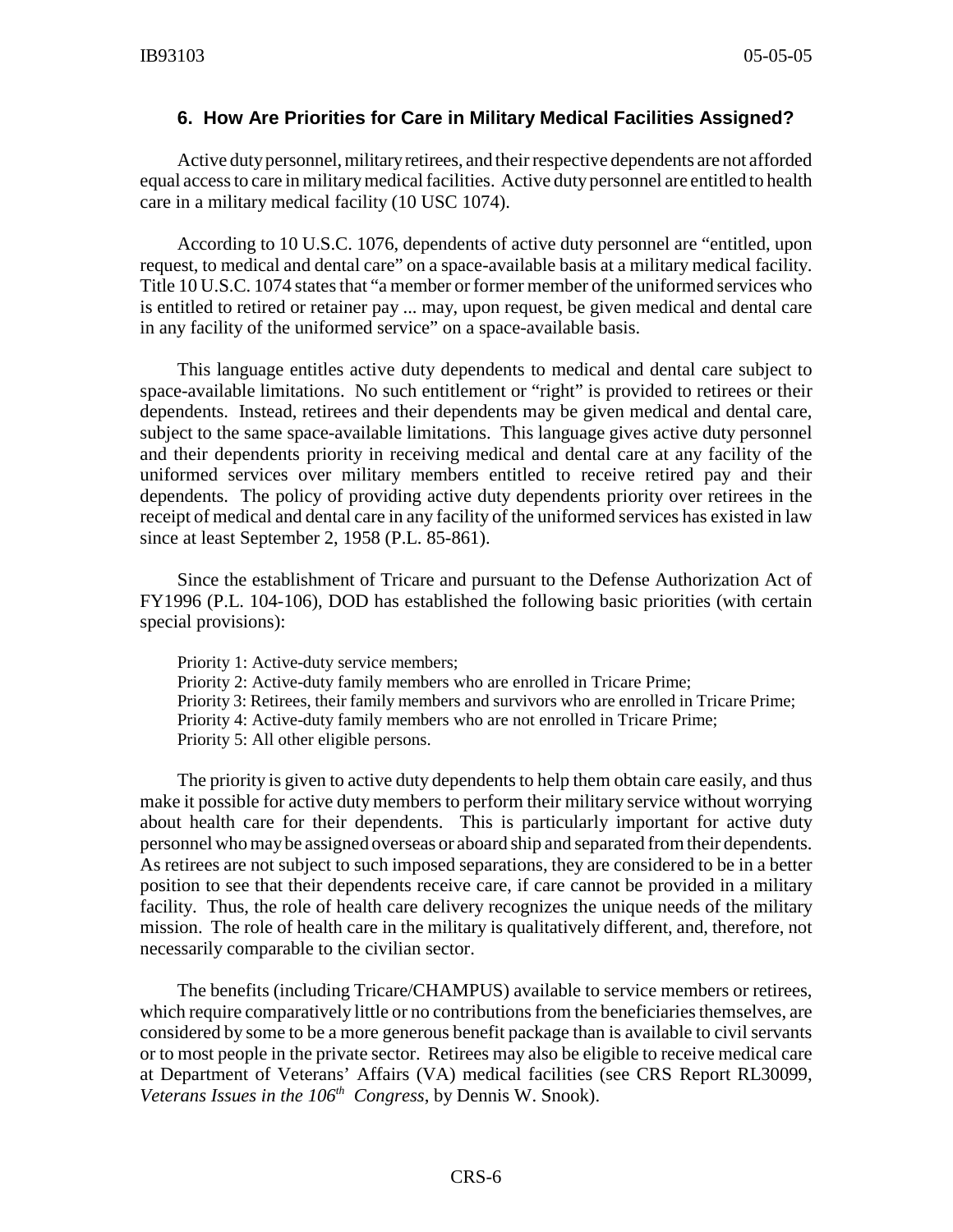#### **7. What Is the Relationship of DOD Health Care to Medicare?**

Active duty military personnel have been fully covered by Social Security and have paid Social Security taxes since January 1, 1957. Social Security coverage includes eligibility for health care coverage under Medicare at age 65. It was the legislative intent of the Congress that retired members of the uniformed services and their eligible dependents be provided with medical care after they retire from the military, usually between their late-30s and mid-40s. CHAMPUS was intended to supplement — not to replace — military health care. Likewise, Congress did not intend that CHAMPUS should replace Medicare as a supplemental benefit to military health care. For this reason, retirees become ineligible to receive CHAMPUS benefits when at age 65 they become eligible for Medicare. Many argue that the structure is inherently unfair because retirees lose Tricare/CHAMPUS benefits at the stage in life when they are increasingly likely to need them. Military retirees continue to be eligible for health care in military medical care facilities irrespective of age if space is available. The FY2001 Defense Authorization Act (P.L. 106-259) provided that, beginning October 1, 2001, Tricare will pay out-of-pocket costs for services provided under Medicare for beneficiaries over age 64 if they are enrolled in Medicare Part B. Disabled persons under 65 who are entitled to Medicare may continue to receive CHAMPUS benefits as a second payer to Medicare Parts A and B (with some restrictions). This benefit is known as Tricare for Life (TFL). For additional information regarding eligibility of Medicare eligible persons *under* age 65, see above, Question 4.

#### **8. Have Military Personnel Been Promised Free Medical Care for Life?**

Some military personnel and former military personnel maintain that they and their dependents were promised "free medical care for life" at the time of their enlistment. Such promises may have been made by military recruiters and in recruiting brochures; however, if they were made, they were not based upon laws or official regulations which provide only for access to military medical facilities for non-active duty personnel if space is available as described above. Space was not always available and Tricare options could involve significant costs to beneficiaries. Rear Admiral Harold M. Koenig, the Deputy Assistant Secretary of Defense for Health Affairs, testified in May 1993: "We have a medical care program for life for our beneficiaries, and it is pretty well defined in the law. That easily gets interpreted to, or reinterpreted into, free medical care for the rest of your life. That is a pretty easy transition for people to make in their thinking, and it is pervasive. We [DOD] spend an incredible amount of effort trying to re-educate people [that] that is not their benefit." (U.S. Congress, House of Representatives, Committee on Armed Services, Military Forces and Personnel Subcommittee, 103rd Congress, 1st session, National Defense Authorization Act for Fiscal Year 1994 — H.R. 2401 and Oversight of Previously Authorized Programs, Hearings, H.A.S.C. No. 103-13, April 27, 28, May 10, 11, and 13, 1993, p. 505.)

Dr. Stephen C. Joseph, Assistant Secretary of Defense for Health Affairs until April 1998, however, argued that because retirees believe they have had a promise of free care, the government did have an obligation. Joseph did not specify the precise extent of the obligation. The FY1998 Defense Authorization Act (P.L. 105-85) included (in Section 752) a finding that "many retired military personnel believe that they were promised lifetime health care in exchange for 20 or more years of service," and expressed the sense of Congress that "the United States has incurred a moral obligation to provide health care to members and [retired] members of the Armed Services." Further, it is necessary "to provide quality,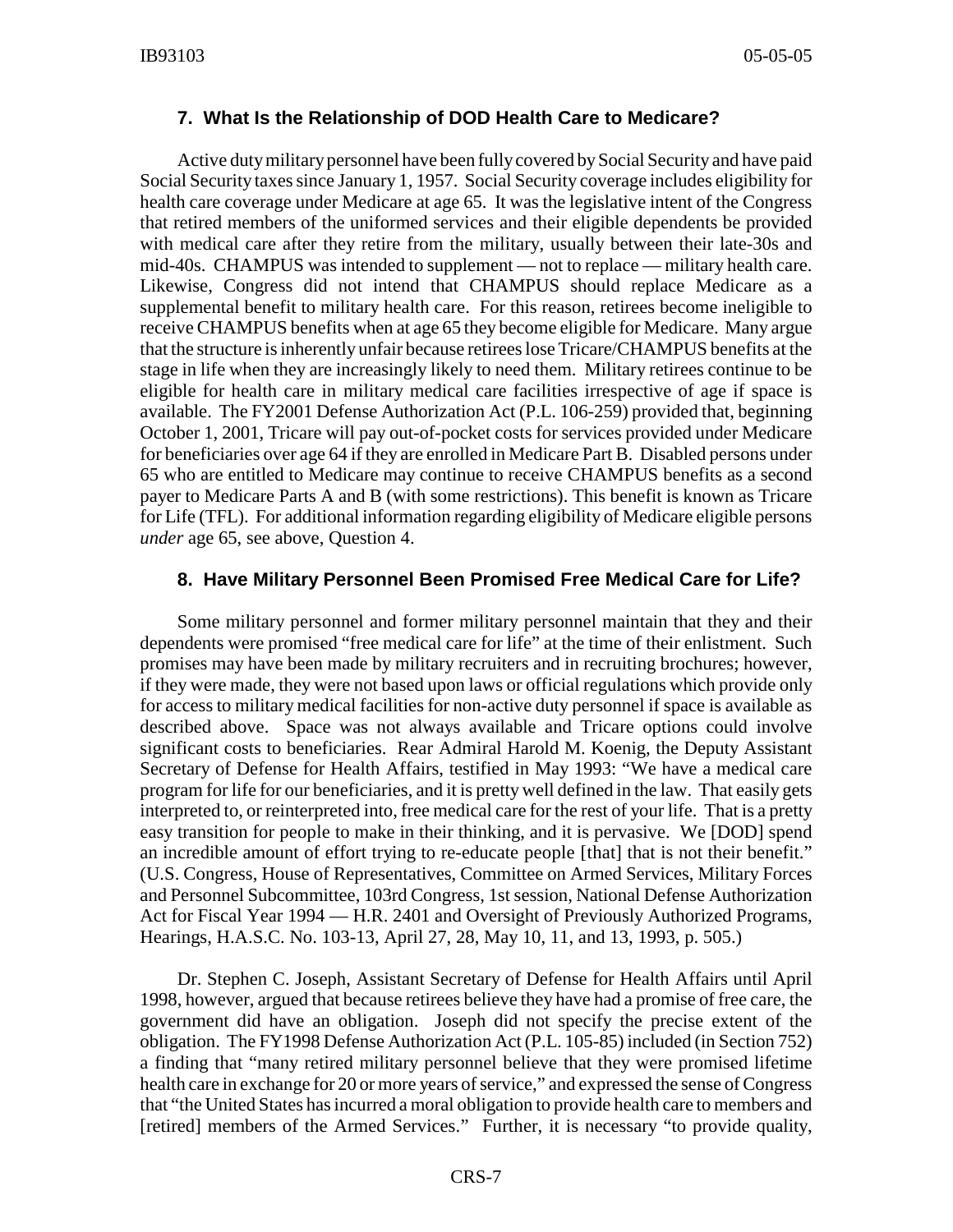affordable care to such retirees." For additional background, see David F. Burrelli, *Military Health Care: the Issue of "Promised" Benefits*, CRS Report 98-1006, updated November 21, 2002.

#### **9. What Actions Are Being Taken to Improve Military Medical Care for Retirees Aged 65 and Over? What is Tricare for Life?**

As noted above, military medical care is theoretically available to all retirees on a spaceavailable basis. As a practical matter, however, the amount of space available to retirees over age 65 who are eligible for Medicare has become increasingly limited. This results from base closures, changing approaches to military medicine, and growth in the number of retirees. Retirees and retiree organizations have complained of being frozen out of military facilities, of being responsible for higher costs at a stage of life when more health care is required, and, especially, of the burden of having to pay for expensive pharmaceuticals that are taken on a regular basis.

As a result of legislation in the  $105<sup>th</sup>$  and  $106<sup>th</sup>$  Congresses, several demonstration projects were established in specific localities to assess beneficiary acceptance and the fiscal viability of different approaches. These included:

- ! **Medicare subvention** by which care would be provided by DOD to retirees age 65 and over essentially on the same basis as is provided to retirees under 65 in Tricare Prime [enrollment fees of \$230/460 (self/self+dependent) are required annually]; the legislation provides that DOD would be reimbursed for a portion of the costs of this care by Medicare. (The Medicare subvention demonstration project was established by Section 4015 of the Budget Reconciliation Act of 1998 (P.L. 105-33); it was a three-year project (termed **Tricare Senior Prime**) at six sites that was phased in beginning in July 1998 and concluding in December 2001.) For background on the Medicare subvention issue, see David Burrelli and Tina Nunno, *Military Medical Care and Medicare Subvention Funding*, CRS Report 96-207, March 17, 1997. The project ended on December 31, 2001.
- ! **Access to the FEHBP** plans used by civil service retirees with DOD paying the same share of premiums that is paid by the government for civilian enrollees (approximately 72%). (An FEHBP demonstration was established by Section 721 of the FY1999 Defense Authorization Act (P.L. 105-261); it was conducted at eight sites for three years, ending December 31, 2002.)
- ! **Tricare as a supplement to Medicare**. Established by Section 722 of the FY1999 Defense Authorization Act (P.L. 105-261), this program was scheduled to begin in 2000 and end in December 2002 but was overtaken by the establishment of Tricare for Life.
- ! **A DOD-sponsored pharmaceutical benefit**. The FY2001 Defense Authorization Act (P.L. 106-398) extended pharmacy benefits to all retirees beginning in April 2001. Beneficiaries who became 65 before April 1, 2001, do not have to enroll in Medicare Part B to receive the DOD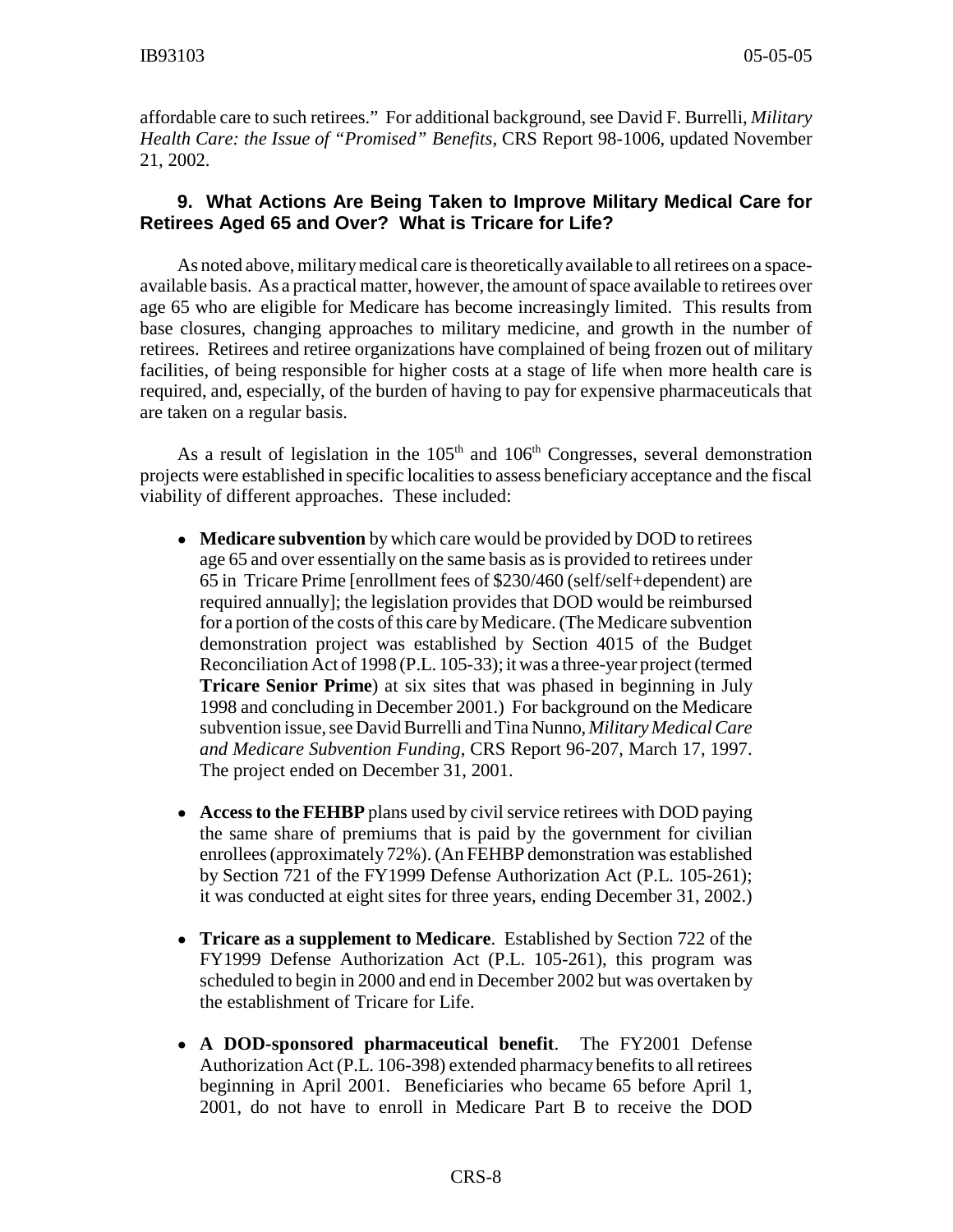pharmacy benefit; those who turned 65 on or after April 1, 2001, have to be enrolled in Medicare Part B to use the pharmacy benefit.

On February 12, 1998, the Administration announced that the Medicare subvention demonstration, to be known as **Tricare Senior Prime**, would be conducted at Keesler Air Force Base, Biloxi, Mississippi; Brooke Army Medical Center and Wilford Hall Medical Center, San Antonio, Texas, Fort Sill, Lawton, Oklahoma, Sheppard Air Force Base, Wichita Falls, Texas; Fort Carson and the Air Force Academy, Colorado Springs, Colorado; Madigan Army Medical Center, Fort Lewis, Washington; Naval Medical Center, San Diego, California.; and Dover Air Force Base, Dover, Delaware. Enrollments for the Madigan demonstration began in July 1998. The demonstration project ended on December 31, 2001.

On January 14, 1999, the Defense Department announced **sites for the FEHBP demonstrations**. They were Dover Air Force Base, Delaware; Commonwealth of Puerto Rico; Fort Knox, Kentucky; Greensboro/Winston-Salem/High Point, North Carolina; Dallas, Texas; Humboldt County, California area; Naval Hospital, Camp Pendleton, California; and New Orleans, Louisiana. Coverage started in January 2000 and ended in December 2002. Beneficiaries had to enroll in an FEHBP plan and pay applicable premiums; the government's contribution was computed the same as it has been for other FEHBP enrollees. Those who were eligible included over-65 retirees who are eligible for Medicare and their dependents, unremarried former spouses of military members, and dependents of deceased members or former members.

The FY1999 Defense Authorization Act (P.L. 105-261) also directed a demonstration project that would have Tricare serve as a supplement to Medicare. It was scheduled to begin in 2000 and last through the end of 2002, the **Tricare Senior Supplement Demonstration Program** is conducted in Cherokee, Texas, and Santa Clara, California. Those living in those locations who chose to participate had to pay an enrollment fee (as well as join Medicare Part B), but Tricare covered some costs that are not covered by Medicare.

On August 16, 1999, DOD announced a **Tricare Pilot Pharmacy Benefit** projects that was established during 2000 in Okeechobee, Florida and Fleming, Kentucky.

In late 1999 and early 2000, a number of bills were introduced to provide more extensive medical care options to beneficiaries aged 65 and over. Some of the bills would extend the durations of the demonstration projects or expand them nationwide; others would have DOD pay 100% of FEHBP premiums for certain older retirees. All such proposals would entail significant expenditures.

During consideration of the FY2001 Defense Authorization Bill (H.R. 4205) on May 18, 2000, the House adopted an amendment that would extend Medicare subvention nationwide by 2006. During consideration of its version of the FY2001 Defense Authorization Bill (S. 2549), the Senate on June 7, 2000, adopted an amendment that extended eligibility for participation in Tricare to beneficiaries over age 64, effective October 2001. Medicare would serve as a first payer for services provided, with Tricare providing reimbursement for some types of care that Medicare does not cover. Beneficiaries would be required to participate in Medicare Part B. Another floor amendment that would have included retiree access not only to Tricare but also to FEHBP (with the government paying all premiums for those whose service began before June 1956) failed on a procedural vote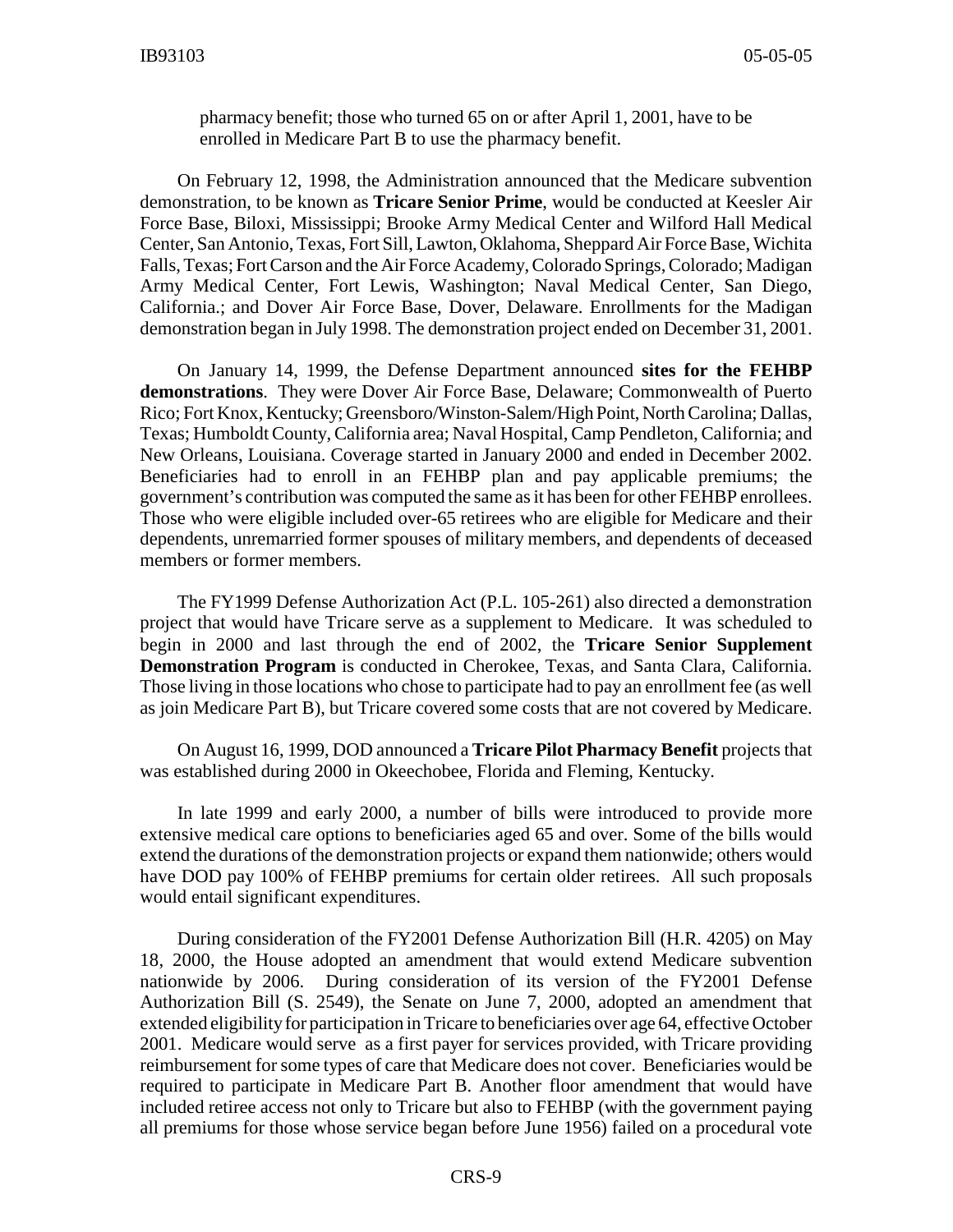that required support by three-fifths of the senators. In late August 2000, the Clinton Administration indicated opposition to these initiatives to extend Tricare to beneficiaries over age 64 because of concerns with potential costs.

The Senate amendment was essentially adopted by the conference committee along with provisions establishing a Medicare-eligible retiree health care fund that would accumulate regular transfers of funds from DOD to pay for Tricare benefits to Medicare-eligible beneficiaries. The conference version was adopted by large majorities in the House on October 11 and in the Senate on October 12 and was signed into law on October 30, 2000, becoming P.L. 106-398.

Beginning October 1, 2001, for beneficiaries over age 64 who are enrolled in Medicare Part B, the Defense Department, through a program known as **Tricare for Life (TFL)** is serving as a second payer to Medicare, paying out-of-pocket costs for medical services covered under Medicare. The beneficiaries are also eligible for medical benefits covered by Tricare but not by Medicare.

The requirement for enrollment in Medicare Part B, which currently costs \$66.60 per month, is a source of concern to some beneficiaries, especially those who did not enroll in Part B when they became 65 and thus must pay significant penalties. Some argue that this requirement is unfair since Part B enrollment was not until this year a prerequisite for access to any DOD medical care. On the other hand, waiving the penalty for military retirees could be considered unfair to other Medicare-users who did not enroll in Part B upon turning 65. The Medicare Prescription Drug, Improvement, and Modernization Act (P.L. 108-173), enacted in December 2003, waives penalties for military retirees in certain circumstances. (See CRS Report RS21731, *Medicare: Part B Premium Penalty*, by Jennifer O'Sullivan.)

#### **10. What Is Medicare Subvention? Should Medicare Reimburse DOD for Care Provided to Medicare-eligible Beneficiaries?**

Current law generally prohibits Medicare from paying for services provided or paid for by another governmental entity (Section 1862(a)(3) of the Social Security Act (42 USC 1395y)). Medicare subvention is the term given to proposals that Medicare (the Centers for Medicare and Medicaid Services (CMS)) of the Department of Health and Human Services) reimburse DOD for care provided to Medicare-eligible beneficiaries at DOD facilities or through Tricare. (It is estimated that currently some \$1.2 billion annually is spent by DOD to provide care for Medicare-eligible beneficiaries.) In other words, when care is given by DOD to a retiree or dependent who is over age 65, Medicare would be asked to reimburse DOD according to an agreed-upon rate, much as Medicare would reimburse a civilian physician who provides care to an eligible person. (For additional information, see CRS Report 96-207, *Military Medical Care and Medicare Subvention Funding*, by David F. Burrelli and Tina Nunno.)

Advocates of Medicare subvention claimed that military retirees, even those over age 65, were promised "free health care for the rest of their lives" by military recruiters and have come to expect it, regardless of "legal technicalities." They argued that ending access to military medical facilities when beneficiaries reach an age when they will have greater need for it is fundamentally unfair. Reimbursement from Medicare would provide an important revenue source that, advocates say, will enable and encourage DOD to provide care to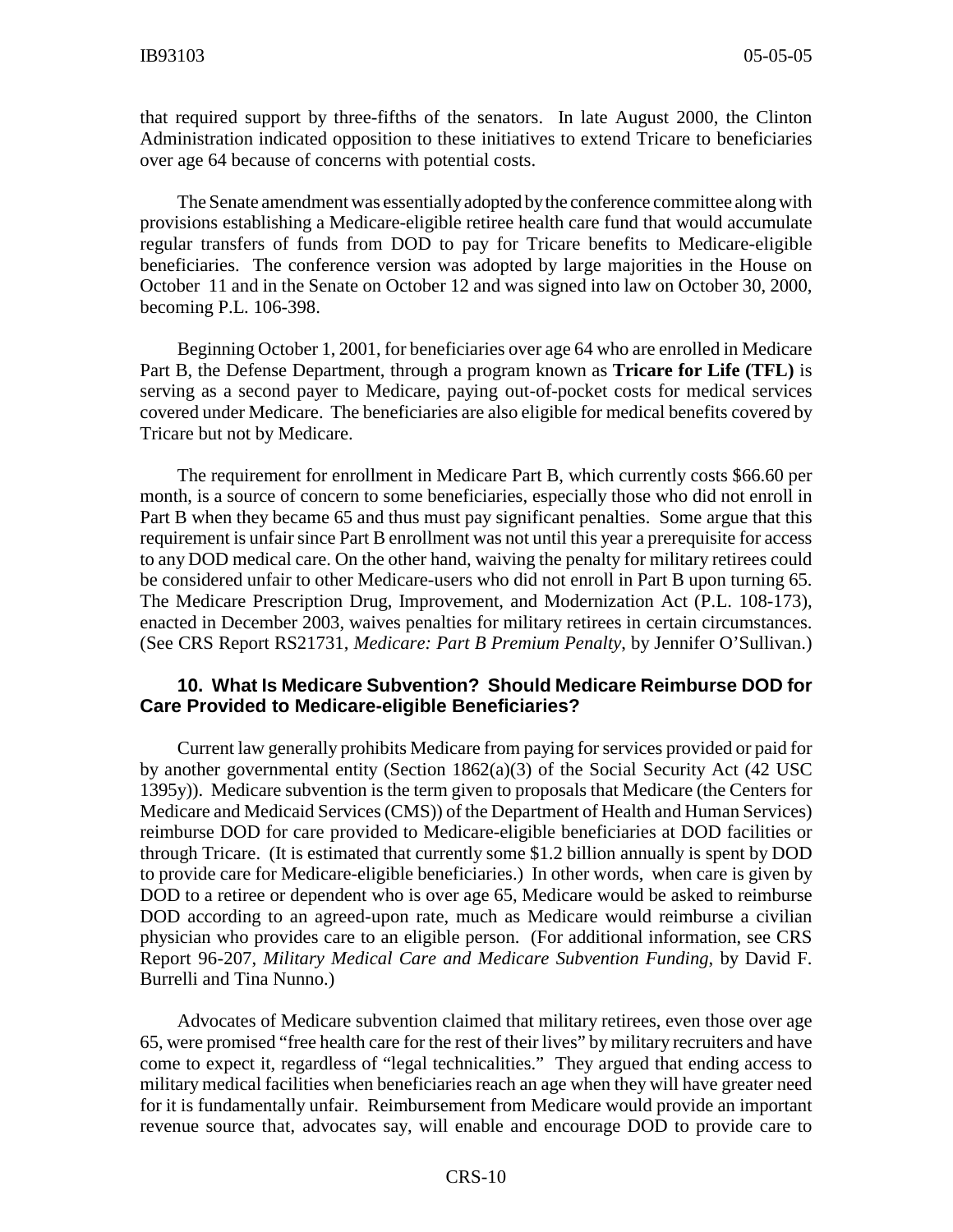over-65 retirees. Further, it was argued that Medicare will save money because DOD can provide care less expensively than civilian providers (largely because of more austere facilities).

Opponents of Medicare subvention pointed out that there has never been a statutory guarantee that retirees and their dependents would have "free health care to the rest of their lives." In accordance with congressional intent, CHAMPUS has served as a health insurance system to cover military personnel until they became eligible for Medicare at age 65. Retirees over age 65, they note, continue to have access to military medical facilities on a space-available basis. A major concern was the widely perceived need to curtail rather than expand Medicare spending. Additional spending under a subvention proposal, if it was to be required, would necessitate further Medicare spending reductions. Some observers expressed concern that subvention could, in particular, lead to greater costs to Medicare if DOD care attracts beneficiaries who are currently using non-government health care plans. The transfer of funds from Medicare, an entitlement program, to the discretionary accounts of DOD, and thus subject to the annual authorization/appropriation process, would be complicated, given the provisions for budget enforcement. Further, some observers believe that giving DOD greater responsibilities for geriatric medicine may compete with its combat readiness mission.

In the 104<sup>th</sup> Congress, several Medicare subvention bills were introduced. Language in the FY1996 Defense Authorization Act expressed the sense of Congress that DOD should be reimbursed by Medicare for care given by DOD to Medicare-eligible beneficiaries in areas where Tricare is implemented. On June 20, 1996 the Senate approved an amendment to the FY1997 Defense Authorization Bill (S. 1745) that required the Administration to submit by September 6, 1996 "a specific plan" for a demonstration project that would permit Medicare-eligible beneficiaries to enroll in the managed care Tricare option. Medicare would reimburse DOD on a capitated basis for beneficiaries who choose to enroll. The requirement for a plan for a demonstration project was included in the subsequent conference version (H.R. 3230), and a draft plan was circulated by the Administration, but no mandate for implementing a plan was enacted in the 104th Congress, and the legislation as signed (P.L. 104-201) did not authorize spending for a Medicare subvention demonstration project nor were funds appropriated for this purpose.

In the  $105<sup>th</sup>$  Congress, Section 4015 of the Budget Reconciliation Act (P.L. 105-33), signed into law on August 5, 1997, included complex provisions authorizing the establishment of a **three-year Medicare subvention demonstration project** at six sites. DOD would be reimbursed by Medicare at a rate equal to 95% of that paid to Medicare+Choice HMOs. The aggregate amounts to be reimbursed under this section will not exceed \$50 million for FY1998, \$60 million for FY1999, and \$65 million for FY2000. The act stipulates that "no new military treatment facilities will be built or expanded with funds from the demonstration project." Medicare HMOs are authorized to enter into contracts in which DOD will provide care to Medicare-eligible military retirees and their dependents and receive reimbursement from the HMOs. A separate component of the effort will allow retirees enrolled in a limited number of Medicare+Choice plans to contract with DOD military facilities to provide specialty and inpatient care to military retirees in those plans. The FY2001 Defense Authorization Act (P.L. 106-398) extended the Medicare subvention demonstration to the end of 2001.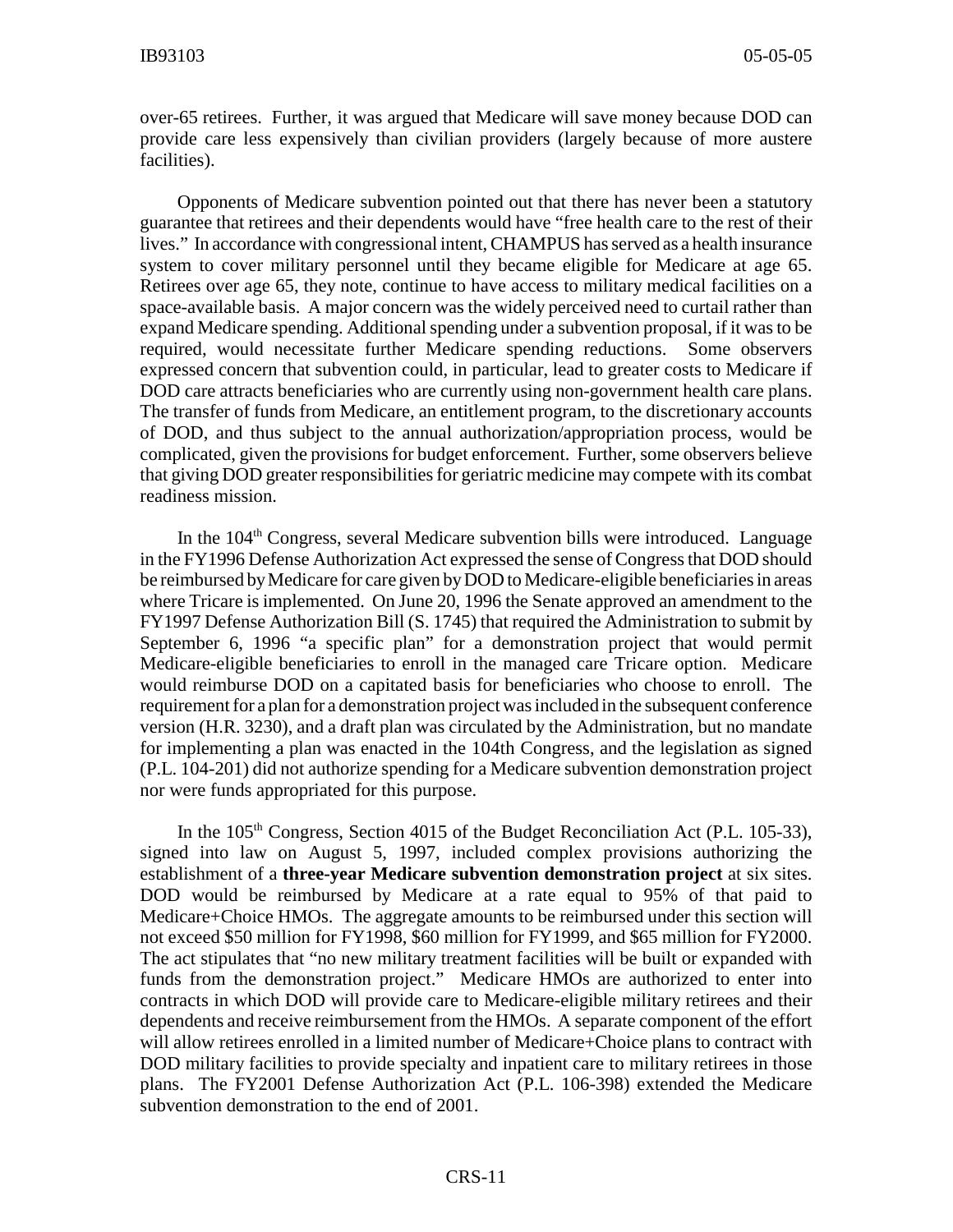Some observers expressed concern that the formula used to reimburse DOD for care provided to Medicare-eligible beneficiaries might not result in transfers of significant funds from Medicare to DOD. Tricare for Life as initiated in 2001 incorporates some aspects of Medicare subvention, but it does involve transfers of funds from Medicare to DOD.

#### **11. Should the Federal Employees Health Benefits Program (FEHBP) Be Open to Military Retirees?**

Some have advocated making the health care plans for Federal civil servants and civil service retirees also available to Medicare-eligible military retirees instead of or in addition to Medicare subvention plans. The civil service system, known as the Federal Employees Health Benefits Program (FEHBP), is widely considered to be successful. It allows beneficiaries to choose among a number of health care plans. The government pays some 72% of the premiums and beneficiaries are responsible for the rest. (See CRS Report RL31231, *Health Insurance for Federal Employees and Retirees,* by Carolyn L. Merck.) Opening FEHBP to Medicare-eligible military retirees would cause minor administrative expenses, but subsidizing annual enrollment fees for retirees and their dependents over 65 could involve around \$2 billion annually (if the government paid 72% of average premiums), according to a Congressional Budget Office estimate. On the other hand, an FEHBP option would allow retirees to choose the type of health care plan they prefer and it would not affect the delivery of military medical care to the active duty population. In addition, FEHBP plans would also ensure the availability of care in geographic areas that might not be reached by Tricare options. Some potential beneficiaries, however, would not be willing to make the substantial premiums that are required for participation in FEHBP.

Despite objections from the Defense Department, the FY1999 Defense Authorization Act (P.L. 105-261) included a FEHBP demonstration project limited to 66,000 participants in 6-10 geographic areas. (Beneficiaries would not be required to participate in Medicare Part B (which requires a monthly premium) but will be urged to do so.) At least one area will be near a Military Treatment Facility (MTF); one will not. One area will be an area in which a Medicare Subvention demonstration has been underway. There will be no more than one area for each Tricare region. Enrollees will have to pay the same level of premiums as paid by civil servants and agree not to seek care in MTFs during the length of the demonstration. The Defense Department will contribute the rest of the premiums. The demonstration project began in January 2000 and ran for three years ending on December 31, 2002. It was evaluated by the Defense Department and the GAO, and it was it was evident that relatively few retirees opted for FEHBP coverage even after the initial open season was extended and additional brochures mailed out. (See GAO Report GAO-03-547, *Military Retiree Health Benefits: Enrollment Low in Federal Employee Health Plans under DOD Demonstration*, June 2003.)

Legislation introduced in the  $106<sup>th</sup>$ ,  $107<sup>th</sup>$ , and  $108<sup>th</sup>$  Congresses would have extended FEHBP eligibility to military retirees. Some bills included provisions by which DOD would pay the entire costs of FEHBP for those retirees (and their families) who served prior to June 7, 1956 (since statutory medical benefits for retiree medical care came into force on that date). Such a proposal has been estimated to cost over \$4 billion annually.

The FEHBP demonstration was completed at the end of 2002, but enrollees are eligible for other Tricare options.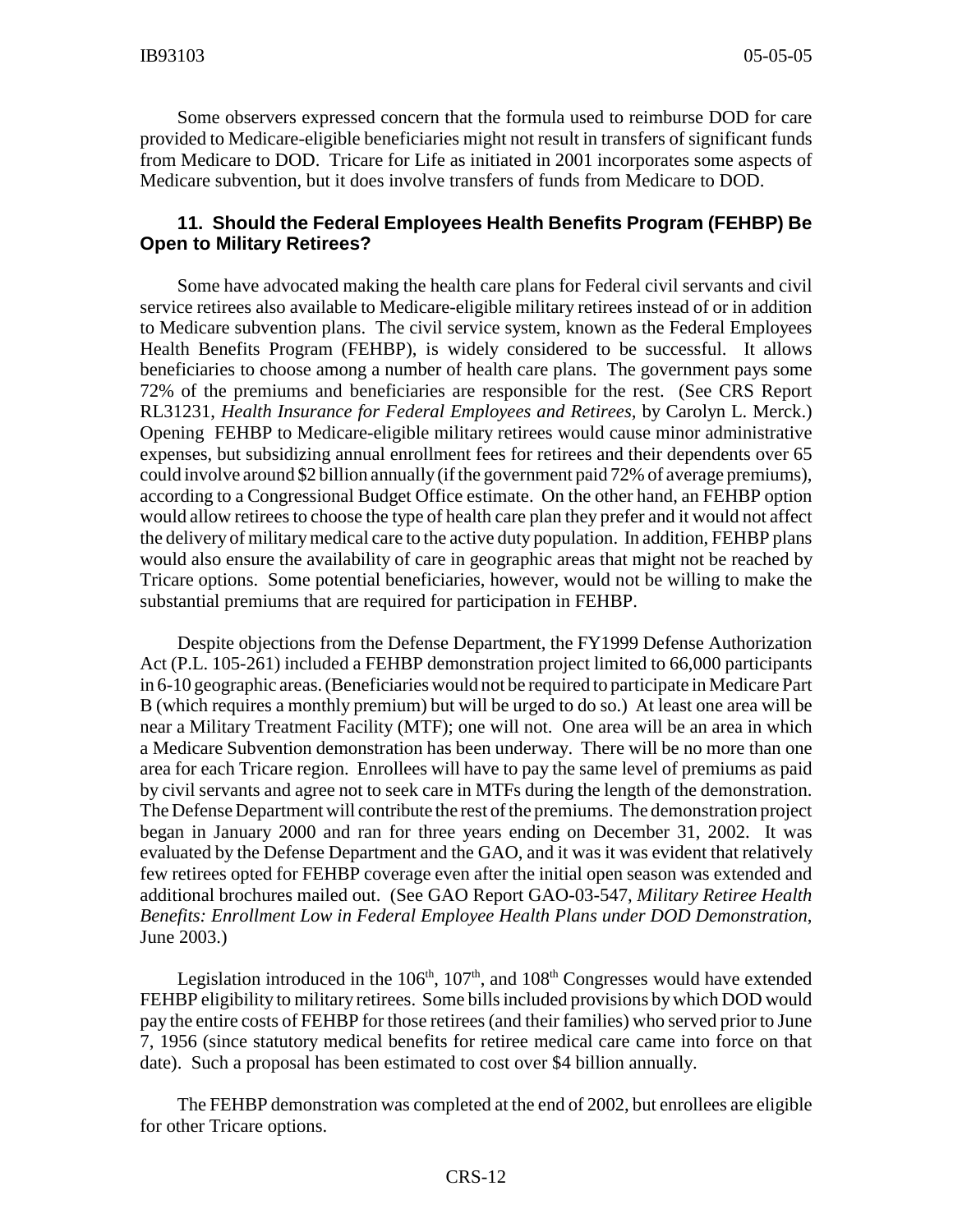#### **12. How Are User's Fees and Fee Schedules for Medical Services Assessed?**

User's fees for medical services represent a means of generating revenues from those who use the services. In recent years user's fees, also known as co-payments, have been considered as a means of generating revenues in the military medical care system. Some observers see increased users' fees as a primary way to increase beneficiaries' cost-consciousness, arguing that far more than premiums and deductibles, cost-sharing discourages unnecessary medical services. The consideration of these fees has been subject to strong opposition from military personnel, retirees, and others who have viewed free or inexpensive health care as an important benefit of military service. To these individuals, user's fees represent an "erosion of earned benefits." Specifically, these benefits are not viewed by some beneficiaries as an insurance program paid for in a market context, but rather as a benefit that is earned by the unique nature of demands inherent in performing military service.

By law (P.L. 102-396), health care providers treating Tricare/CHAMPUS patients cannot bill for more than 115% of charges authorized by a DOD fee schedule. In some geographic areas, providers have been unwilling to accept Tricare/CHAMPUS patients because of the limits on fees that can be charged. DOD has authority to grant exceptions. Efforts have been made to bring payment levels for health care services provided by the MHSS into alignment with the Medicare's fee schedule. Over 90% of Tricare payment levels are now equivalent to those authorized by Medicare, about 10% are higher, and steps are being taken to raise some to Medicare levels.

#### **13. What Will Be the Effect of Base Realignment and Closure (BRAC) on Military Medical Care?**

Base realignment and closures undertaken as part of the restructuring of the Defense Department in the post-Cold War period have prompted changes in the military health services system. As a result of base realignment and closure (BRAC) actions, 35% of the DOD medical treatment facilities providing services in 1987 were closed by the end of 1997 (although the number of eligible beneficiaries decreased by only 9%). Another BRAC round is scheduled for 2005; see CRS Report RL32216, *Military Base Closures: Implementing the 2005 Round*. Criteria for realignments and closures, established by DOD with congressional consent, include the need to deploy a force structure capable of protecting the national security, anticipated funding levels, and a number of military, fiscal, and environmental considerations that encompass community economic impact and community infrastructure.

Four base realignment and closure Commissions have specifically considered the effect of closing DOD hospitals and clinics on active duty military personnel as well as on other beneficiaries and potential beneficiaries of the MHSS. The first two BRAC Commissions recommended 18 military hospital closures; the third BRAC Commission recommended an additional 10. Facilities closed include hospitals in Philadelphia, PA; Oakland, CA; Orlando, FL; San Francisco, CA; Ft. Devens, MA; Ft. Ord, CA; and Long Beach, CA. In one case, the Commission overruled a DOD proposal to close the Naval Hospital in Charleston, SC. (See CRS Report 95-435, *Military Retiree Health Care: Base Closures and Realignments*, by David F. Burrelli and Elizabeth A. Dunstan.)